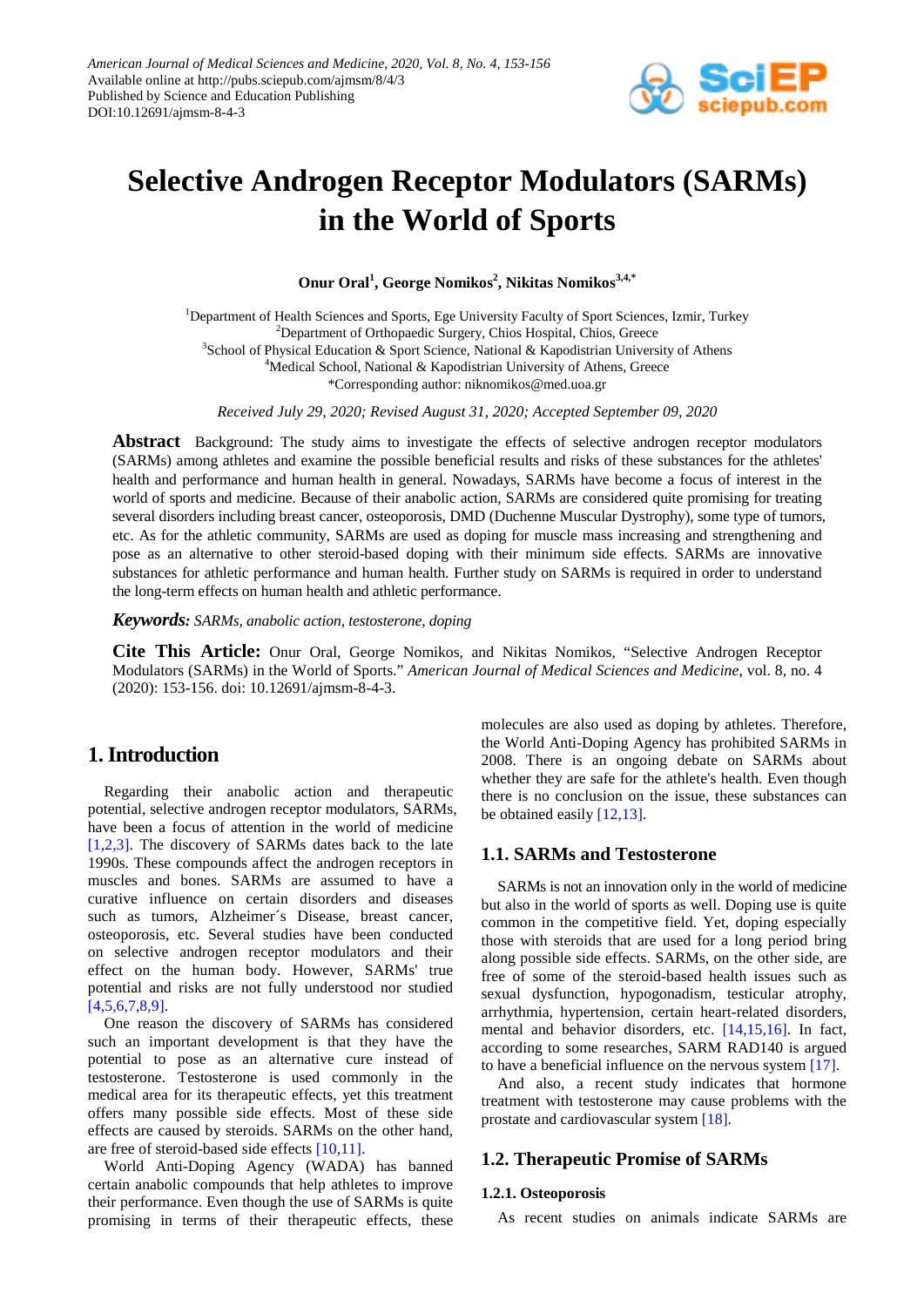likely to positively affect muscles and bones. This provides a basis for SARMs' potential curative effect on osteoporosis [\[19,20,21,22\].](#page-2-7) Today, there are already existing antiresorptive therapies for osteoporosis. This method restrains further damage in bones. However, it cannot increase bone mass.

#### **1.2.2. Muscle-wasting Disorders**

Skeletal muscle wasting is a life-impacting disorder, especially for people who are over 40 years old. According to the data, people lose 1% of the muscle in their bodies every year [\[23\].](#page-2-8) Each year more and more adults are affected by this disorder and it causes serious impairments in the quality of life. This disorder may appear as the body ages or because of cancer [\[24,25\].](#page-2-9) Androgens are critical substances that have the potential to increase muscle mass. Therefore, they are quite promising for curing muscle wasting disorder [\[7,26\].](#page-2-10)

#### **1.2.3. Duchenne Muscular Dystrophy (DMD)**

Duchenne Muscular Dystrophy is a health disorder that appears degeneration in muscles. This is a rare disorder that is caused by a genetic mutation in the DMD gene [\[27\].](#page-2-11) Its target group is young males. Because of the weakness in muscles, patients with DMD experience problems with their heart and lung muscles. This leads to heart failures and shorter life expectancy [\[28,29\].](#page-2-12)

#### **1.2.4. Breast Cancer**

Androgens are known to increase the health risk for prostate cancer. However, studies suggest that androgens and SARMs may be used in the treatment of breast cancer [\[7\].](#page-2-10)

#### **1.2.5. Sexual Medicine**

Sexual functions are influenced by androgens. This is valid both for females and males because of androgen receptors [\[30,31,32\].](#page-2-13) According to several types of research, SARM may be used to increase sexual urges [\[33\].](#page-2-14)

### **1.2.6. Alzheimer's Disease**

According to a study by Akite et al. [\[34\],](#page-2-15) SARMs' androgenic effects increase neprilysin activity and is promising in the treatment of Alzheimer's [\[7\].](#page-2-10)

#### **1.2.7. Risks of SARMs in the Athletic World**

SARMs are currently a focus of interest, particularly in the athletic community. With their anabolic effects and minimal side effects, SARM poses as a new type of doping alternative for athletes. SARM is a significant doping potential for increasing and strengthening muscle mass, especially for bodybuilders [\[35\].](#page-2-16) WADA has prohibited the use of SARMs to avoid unfair competition. But it is known that doping substances are common among athletes. Even though SARMs are quite common and easily accessed in the online markets, it is a fact that SARMs are not FDA approved [\[32\].](#page-2-17) Their safety is still debatable.

# **2. Discussion**

It was conducted on mice to analyze how androgen receptor agonists influence bone mass. SARMs were one of the compounds that were used in animal subjects and it was concluded that SARMs restrain the loss of bone mass and increase the mineral amount in bones in animal trials [\[36\].](#page-2-18)

SARMs are assumed to be promising in the treatment of DMD. One research used GLPG0492 type of SARM on a trial with mice that have DMD mutation. SARM was used as a treatment method. The researchers observed an increase in muscle mass and improvement in muscular function. Even though this study does not suggest SARM as a certain cure for DMD, it offers a therapy method that may be improved and further used [\[37\].](#page-2-19)

One study investigated the relationship between bones and SARM. The type of SARM used in the study is LGD-4033. The research was conducted with a group of young males in 21 days. The subjects received SARM or a placebo. Those who were treated with SARM had more lean body mass at the end of the study. Besides, their leg strength was also observed to have increased [\[38\].](#page-2-20)

In one study, SARM MK-773 was used. The study consisted of 170 females over age 65. While half the subject group received MK-773, the others received a placebo instead. At the end of the research, females who received SARM MK-773 have more lean body mass compared to before [\[39\].](#page-2-21)

In several studies that were conducted on mice, different types of SARMs such as S-23, S-24, S-27 were found out to positively affect sexual motivation. Also, the myometrial thickness was observed to have increased with the use of different types of SARM[s \[33\].](#page-2-14)

In their research, Nejishima et al. questioned how Benign Prostatic Hyperplasia can be cured using SARM S-40542 or flutamide. Weight of prostate lowered as a result of both of the substances. However, Levator ani muscle, FSH, LH, etc. were less affected by SARM. The study suggests that SARMs, with their ability to avoid side effects, may be quite promising for the therapy of BPH [\[40\].](#page-3-0)

It was investigated the relationship between SARMs and Alzheimer's disease; SARM NEP28 was used in the research. According to the results, neprilysin activity scaled up, androgenic effects were observed to have decreased [\[34\].](#page-2-15)

## **3. Conclusion**

Selective Androgen Receptor Modulators have become a focus of interest in the world of sports and medicine. Because of their anabolic action, SARMs are considered quite promising for treating several disorders including breast cancer, osteoporosis, DMD, tumors, etc. As for the athletic community, SARMs are used as doping for muscle mass increasing and strengthening. SARMs, which are banned by WADA, pose as an alternative to other steroid-based doping with their minimum side effects. SARMs are innovative substances for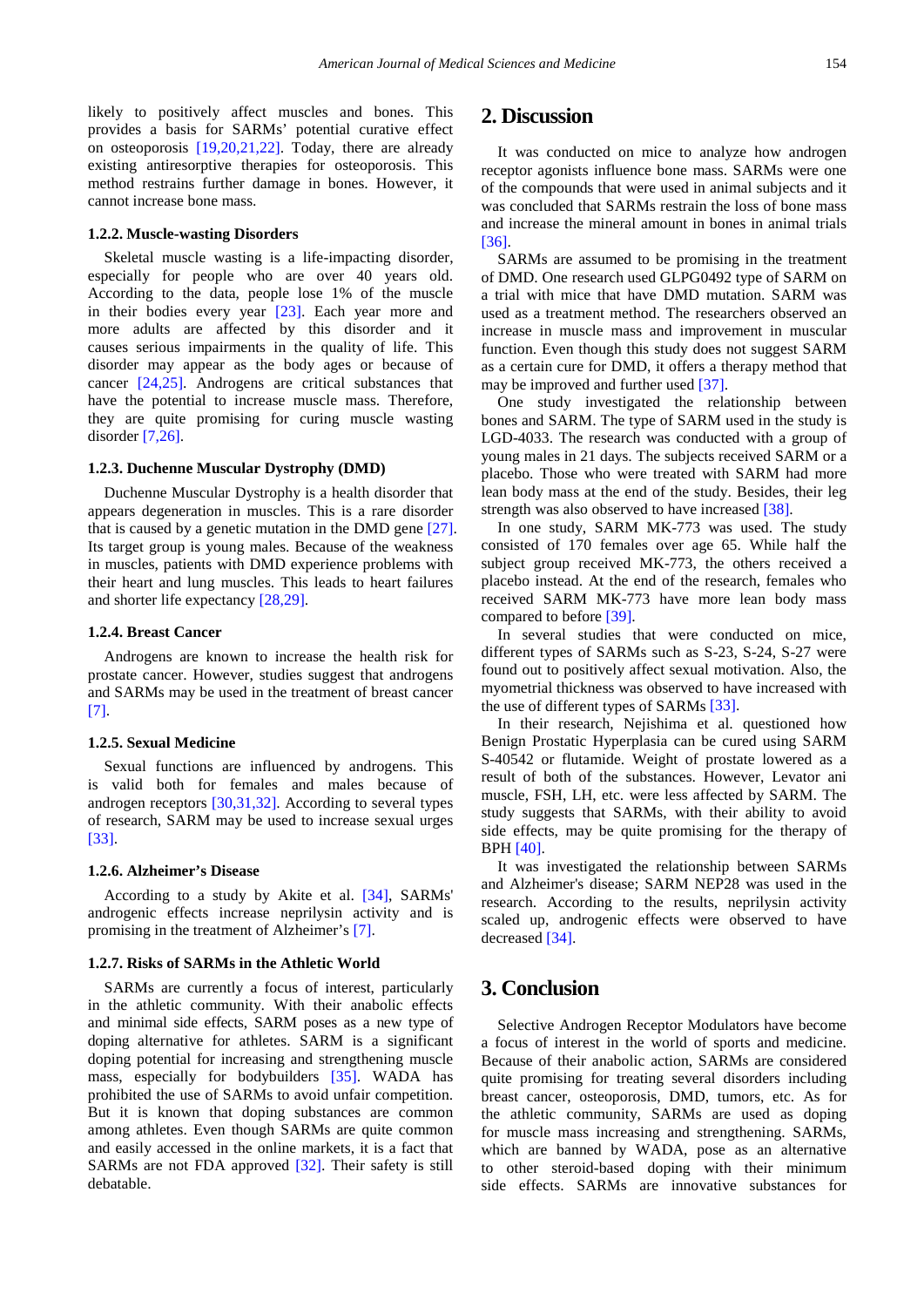athletic performance and human health. However, even though many studies indicate promising therapeutic results, SARMs are not proved to be safe either. Further study on SARMs is required to understand the long-term effects on human health and athletic performance.

# **Conflict of Interest**

No declared.

## **References**

- <span id="page-2-0"></span>[1] Clark R.V., Walker A.C., Andrews S., Turnbull P., Wald J.A., Magee M.H., Safety, pharmacokinetics, and pharmacological effects of the selective androgen receptor modulator, GSK2881078, in healthy men and postmenopausal women, Br J Clin Pharmacol, 2017, 83(10): 2179-2194.
- [2] Saitoh M., Ebner N., von Haehling S., Anker S.D., Springer J., Therapeutic considerations of sarcopenia in heart failure patients, Expert Rev Cardiovasc Ther., 2018, 16(2): 133-142
- [3] Srinath R., Dobs A., Enobosarm (GTx-024, S-22): a potential treatment for cachexia, Future Oncol., 2014, 10(2): 187-194.
- <span id="page-2-1"></span>[4] Coss C.C., Jones A., Hancock M.L., Steiner M.S., Dalton J.T., Selective androgen receptor modulators for the treatment of late-onset male hypogonadism, Asian J Androl., 2014, 16: 256-261.
- [5] Megumi M., Katsuji A., Takahito H., Masuo Y., Prevention of body weight loss and sarcopenia by a novel selective androgen receptor modulator in cancer cachexia models, Oncol Lett., 2017, 14: 8066-8071.
- [6] Narayanan R., Ahn S., Cheney M.D., Yepuru M., Miller D.D., Steiner M.S., Dalton J.T., Selective androgen receptor modulators (SARMs) negatively regulate triple-negative breast cancer growth and epithelial: mesenchymal stem cell signaling, Plos One, 2014, 9(7): 103-202. 27.
- <span id="page-2-10"></span>[7] Narayanan R., Coss C.C., Dalton J.T., Development of selective androgen receptor modulators (SARMs), Mol Cell Endocrinol., 2108, 465: 134-142.
- [8] Narayanan R., Dalton J.T., Androgen receptor: A complex therapeutic target for breast cancers, Cancers (Basel), 2016, 8(12): 1-17.
- [9] Miklos A., Tero-Vescan A., Vari C.E., et al., Selective Androgen Receptor Modulators (SARMs) In The Context Of Doping, Farmacia, 2018, 66 (5), 758-762.
- <span id="page-2-2"></span>[10] Krishnan V., Patel N.J., Mackrell J.G., et al., Development of a selective androgen receptor modulator for transdermal use in hypogonadal patients. Andrology, 2018, 6(3): 455-464.
- [11] Pantea-Stoian A., Pițuru S.M., Hainăroșie R., Testosterone therapy, new opportunities in diabetes mellitus, Farmacia, 2018, 66(1): 1-7.
- <span id="page-2-3"></span>[12] World Anti-Doping Agency. The 2018 Prohibited List, 2018, www.wada-ama.org.
- [13] World Anti-Doping Agency. World Anti-Doping Code, 2018. www.wada-ama.org.
- <span id="page-2-4"></span>[14] Rahnema C.D., Lipshultz L.I., Crosnoe L.E., et al,. Anabolic steroid–induced hypogonadism: diagnosis and treatment, Fertil Steril., 2014, 101(5): 1271-1279.
- [15] Wagels L., Votinov M., Kellermann T., et al., Exogenous Testosterone Enhances the Reactivity to Social Provocation in Males, Front BehavNeurosci., 2018, 12: 1-11.
- [16] Goldman A., Basaria S., Adverse health effects of androgen use, Moll Cell Endocrinol., 2018, 15; 464: 46-55.
- <span id="page-2-5"></span>[17] Jayaraman A., Christensen A., Moser V.A., et al., Selective androgen receptor modulator RAD140 is neuroprotective in cultured neurons and kainate-lesioned male rats, Endocrinol., 2014, 155: 1398-1406.
- <span id="page-2-6"></span>[18] Chen J., Kim J., Dalton J.T., Discovery and therapeutic promise of selective androgen receptor modulators, Mol Interv., 2005, 5(3): 173-188.
- <span id="page-2-7"></span>[19] Gao W, Reiser P.J., Coss C.C., et al., Selective androgen receptor modulator treatment improves muscle strength and body composition and prevents bone loss in orchidectomized rats, Endocrinology., 2005, 146: 4887-4897.
- [20] Hanada K., Furuya K., Yamamoto N., et al., Bone anabolic effects of S-40503, a novel nonsteroidal selective androgen receptor modulator (SARM), in rat models of osteoporosis, Biol Pharm Bull., 2013, 26: 1563-1569.
- [21] Mohler M.L., Nair V.A., Hwang D.J., et al., Nonsteroidal Tissue Selective Androgen Receptor Modulators: A Promising Class of Clinical Candidates, Expert Opinion in Therapeutic Patents., 2005, 15(11): 1565-1585.
- [22] Kearbey J.D., Gao W., Narayanan R., et al., Selective Androgen Receptor Modulator (SARM) treatment prevents bone loss and reduces body fat in ovariectomized rats, Pharm Res., 2007, 24: 328-335.
- <span id="page-2-8"></span>[23] Carmeli E., Coleman R., Reznick A.Z., The biochemistry of aging muscle, Exp Gerontol., 2002, 37: 477-489.
- <span id="page-2-9"></span>[24] Bosy-Westphal A., Eichhorn C., Kutzner D., et al., The age-related decline in resting energy expenditure in humans is due to the loss of fat-free mass and to alterations in its metabolically active components, J Nutr., 2003, 133: 2356-2362.
- [25] Dobs A.S., Boccia R.V., Croot C.C., et al., Effects of enobosarm on muscle wasting and physical function in patients with cancer: a double-blind, randomised controlled phase 2 trial, Lancet Oncol., 2013, 14:335-345. Eur J Pharmacol, 720, pp. 107-114.
- [26] Dalton J.T., Barnette K.G., Bohl C.E., et al., The selective androgen receptor modulator GTx-024 (enobosarm) improves lean body mass and physical function in healthy elderly men and postmenopausal women: results of a double-blind, placebo-controlled phase II trial, J Cachexia Sarcopenia Muscle., 2011, 2: 153-161.
- <span id="page-2-11"></span>[27] Rahimov F., Kunkel L.M., The cell biology of disease: cellular and molecular mechanisms underlying muscular dystrophy, J Cell Biol., 2013, 201: 499-510.
- <span id="page-2-12"></span>[28] Frankel K.A., Rosser R.J., The pathology of the heart in progressive muscular dystrophy: epimyocardial fibrosis. Hum Pathol., 1976, 7:375-386.
- [29] Politano L., Nigro V., Nigro G., et al., Development of cardiomyopathy in female carriers of Duchenne and Becker muscular dystrophies, JAMA., 1996, 275: 1335-1338. Prostate, 72, pp. 1580-1587.
- <span id="page-2-13"></span>[30] Simon J.A., Goldstein I., Kim N.N., et al., The role of androgens in the treatment of genitourinary syndrome of menopause (GSM), International Society for the Study of Women's Sexual Health (ISSWSH) expert consensus panel review. Menopause, 2018, 25 pp. 837-847
- [31] Vignozzi L., Corona G., Petrone L., et al., Testosterone and sexual activity, J EndocrinolInvest, 2005, 28 pp. 39-44.
- <span id="page-2-17"></span>[32] Solomon Z.J., Mirabal J.R., Mazur D.J., et al., Selective Androgen Receptor Modulators: Current Knowledge and Clinical Applications, Sex Med Rev, 2018, 7(1): 84-94.
- <span id="page-2-14"></span>[33] Jones A., Hwang D.J., Duke C.B., et al., Nonsteroidal selective androgen receptor modulators enhance female sexual motivation, 2010.
- <span id="page-2-15"></span>[34] Akita K., Harada K., Ichihara J., et al., A novel selective androgen receptor modulator, NEP28, is efficacious in muscle and brain without serious side effects on prostate, 2013.
- <span id="page-2-16"></span>[35] Thevis M., Detection of the arylpropionamide-derived selective androgen receptor modulator (SARM) S-4 (Andarine) in a black-market product, Drug Test Anal, 2009, 1, pp. 387-392
- <span id="page-2-18"></span>[36] Mason R.A., Morris H.A., Effects of dihydrotestosterone on bone biochemical markers in sham and oophorectomized rats, J Bone Miner Res., 1997, 12: 1431-1437.
- <span id="page-2-19"></span>[37] Cozzoli A., Capogrosso R.F., Sblendorio V.T., GLPG0492, a novel selective androgen receptor modulator, improves muscle performance in the exercised-mdx mouse model of muscular dystrophy, Pharmacol Res., 2013, 72: 9-24.
- <span id="page-2-20"></span>[38] Basaria S., Collins L., Dillon E.L., et al., The safety, pharmacokinetics, and effects of LGD-4033, a novel nonsteroidal oral, selective androgen receptor modulator, in healthy young men, J Gerontol A Biol Sci Med Sci., 2013, 68(1): 87-95.
- <span id="page-2-21"></span>[39] Papanicolaou D.A., Ather S.N., Zhu H., et al., A phase IIA randomized, placebo-controlled clinical trial to study the efficacy and safety of the selective androgen receptor modulator (SARM), MK-0773 in female participants with sarcopenia, J Nutr Health Aging, 2013, 17(6): 533-43.